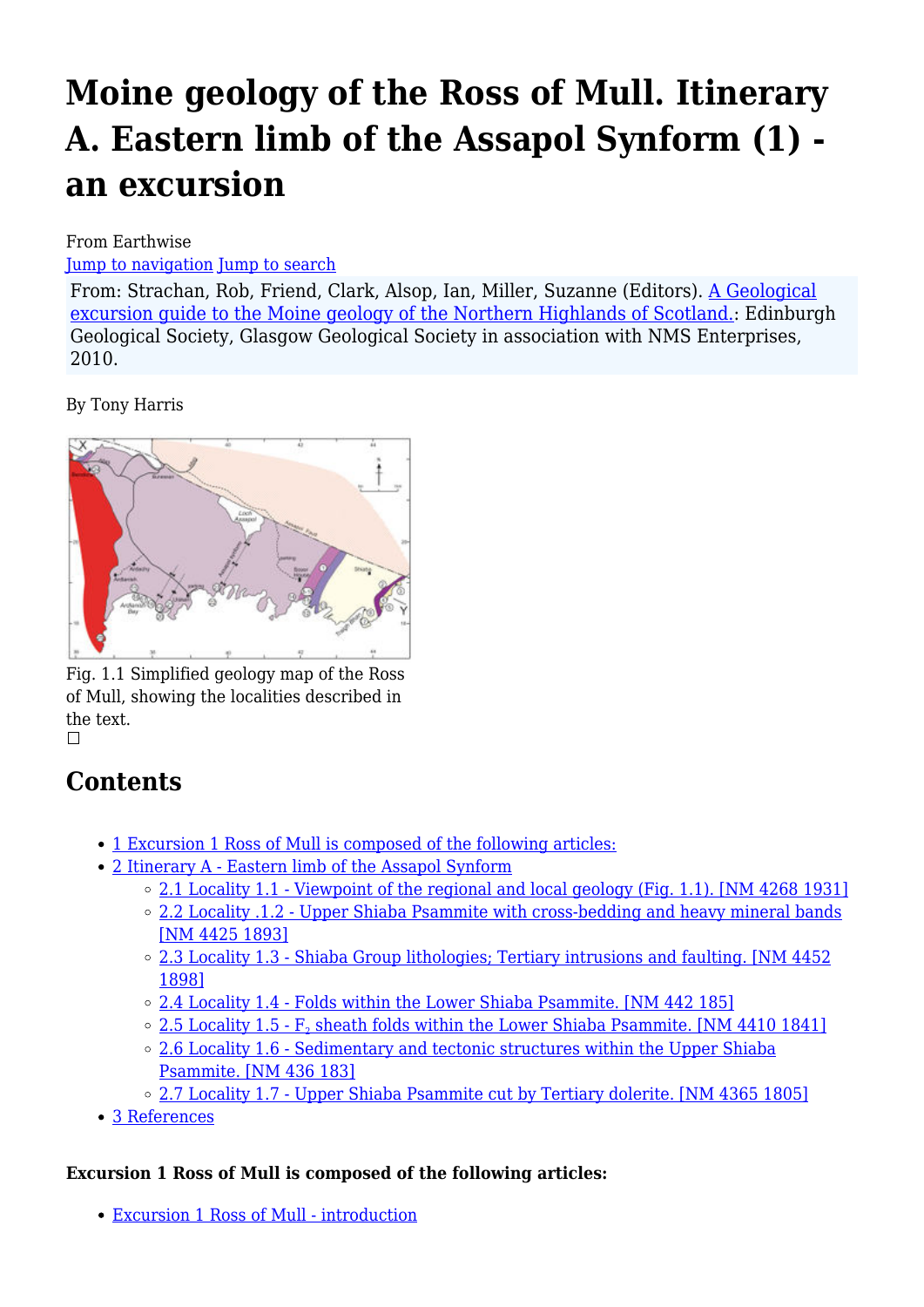- Itinerary A. Eastern limb of the Assapol Synform (1). Localities 1.1 to 1.7.
- [Itinerary B. Eastern limb of the Assapol Synform \(2\). Localities 1.8 1.14.](http://earthwise.bgs.ac.uk/index.php/Moine_geology_of_the_Ross_of_Mull._Itinerary_B._Eastern_limb_of_the_Assapol_Synform_(2)_-_an_excursion)
- [Itinerary C. Structure and lithologies within the Ardalanish Striped and Banded Formation,](http://earthwise.bgs.ac.uk/index.php/Moine_geology_of_the_Ross_of_Mull._Itinerary_C._Structure_and_lithologies_within_the_Ardalanish_Striped_and_Banded_Formation,_western_linb_of_the_Assapol_Synform_-_an_excursion) [western linb of the Assapol Synform. Localities 1.15 - 1.20.](http://earthwise.bgs.ac.uk/index.php/Moine_geology_of_the_Ross_of_Mull._Itinerary_C._Structure_and_lithologies_within_the_Ardalanish_Striped_and_Banded_Formation,_western_linb_of_the_Assapol_Synform_-_an_excursion)
- [Itinerary D. Western limb and core of the Assapol Synform. Localities 1-21 1.25.](http://earthwise.bgs.ac.uk/index.php/Moine_geology_of_the_Ross_of_Mull._Itinerary_D._Western_limb_and_core_of_the_Assapol_Synform_-_an_excursion)

## **Itinerary A - Eastern limb of the Assapol Synform**

Eastern limb of the Assapol Synform (1); access via Scoor House. Total distance is c.7 km from Scoor House and return, taking 6-8 hours.

Follow the A849 from Bunessan towards Pennyghael for about 0.5km and turn right up the very minor road leading southeast towards Scoor House (signposted Scoor 3.5km). The road initially tarmacked, becomes a partly metalled track which is liable to potholes. Public parking is available about 3km from the main road beside the track  $($ [Fig. 1.1); [NM 419 196]), above a graveyard with a ruined church (parking for about eight cars). Coaches should not be used on these roads without local advice. Continue along the track on foot as far as Scoor House [NM 419 191]. Passing the cottage and farm steadings on your right immediately before you reach Scoor House, you will note the low cliff cut into a dolerite sheet. This is a very extensive and persistent intrusion which you will come across on many places on this excursion, because it overlies or underlies much of the eastern part of the Moine inlier.

#### **Locality 1.1 - Viewpoint of the regional and local geology [\(Fig. 1.1\).](http://earthwise.bgs.ac.uk/images/6/65/EGS_MOI_Fig_01_01.jpg) [NM 4268 1931]**

Follow the track that leads up the hill from Scoor House for about 300m as far as a gate into a field on the north side of which there is a sheep fank. Cross the field to a gate on the far side leaving the fank to your left. Passing through this gate, leave the track that heads off to the ENE and instead, walk up to the nearby  $(-100m)$  smooth glaciated crag from the summit of which [NM 4268 1931] there is a fine view that enables a perspective of the local and regional geology. BGS Sheet 43S and the BGS 1:625,000 North Sheet would be useful to refer to here. Looking to the south and southeast to the other side of the Great Glen Fault, the course of which runs several kilometres offshore, can be seen the low-lying islands of Islay and Colonsay, the latter comprising the enigmatic Colonsay Group rocks of uncertain affinity. In contrast, the island of Jura is dominated by prominent pale mountains of Dalradian Islay Quartzite. Further east on a clear day can be made out the low-lying Garvellach islands underlain by the Dalradian Port Askaig tillites. Looking west over the end of the Ross of Mull, both Coll and Tiree can be seen, both comprising Archaean Lewisian gneisses of the Caledonian foreland. Closer, Iona, itself largely comprising Lewisian gneiss, and probably also part of the foreland, rises up beyond the rocky exposures of the Ross of Mull Granite. To the northwest, the Treshnish Islands and Staffa and to the north and east the trap topography of the Wilderness of Burgh and of the eastern part of the Ross itself, are all formed of Tertiary basalts. These are separated from the Caledonian rocks by the Assapol Fault, the course of which can be easily seen trending west-northwest along the far shore of Loch Assapol. Nearer to hand, the position of the eastern margin of the Ross of Mull Granite can be made out with the help of Sheet 43S where rising ground to the west becomes much more rocky than that to the east, underlain by the Moine.

#### **Locality .1.2 - Upper Shiaba Psammite with cross-bedding and heavy mineral bands [NM 4425 1893]**

From Locality 1.1, proceed N40°E for about 400m along the side of the An Crosan ridge, staying above the extensive peaty area to the southeast which can be treacherously boggy. A rough track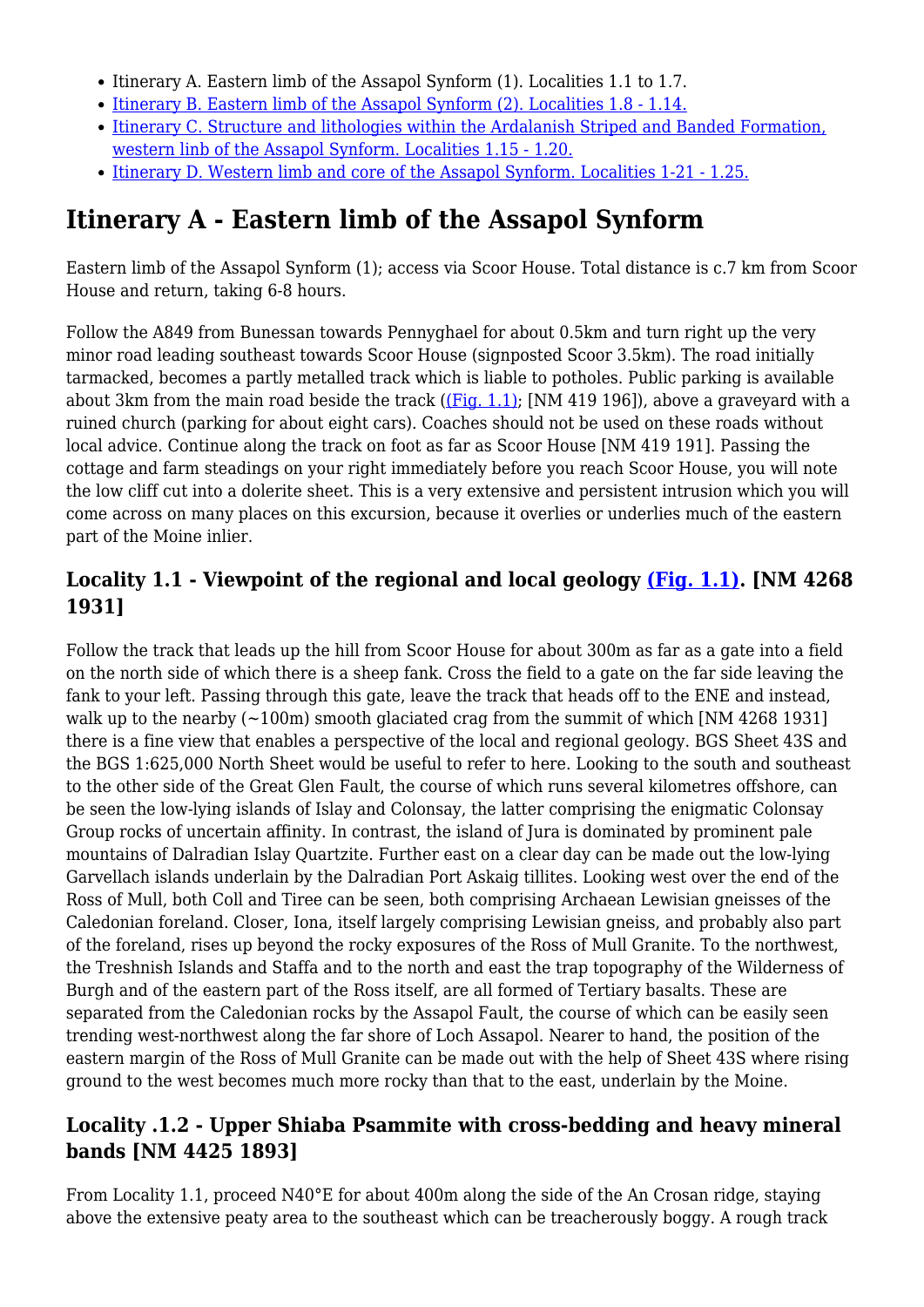leads to Shiaba from approximately [NM 4302 1967] and should be followed east-southeast for about 800m. This track crosses some boggy ground and rocky knolls that expose Upper Shiaba Psammite that display poorly preserved cross-bedding that youngs and dips  $\sim 70^{\circ}$  northwest. Crossing the shallow burn Allt Cnoc na Fearnaige, a well preserved though roofless croft house is conspicuous enough to serve as a landmark for positioning in an otherwise rather featureless landscape. Locality 1.2 lies some 500m southeast of the point where the track crosses the burn [\(Fig. 1.1\)](http://earthwise.bgs.ac.uk/images/6/65/EGS_MOI_Fig_01_01.jpg). Here a number of crags comprise typical micaceous, laminated Upper Shiaba Psammite with cross-bedding and heavy mineral bands.

#### **Locality 1.3 - Shiaba Group lithologies; Tertiary intrusions and faulting. [NM 4452 1898]**

From Locality 1.2, walk south-southeast towards the shore via the slope just east of a gully and then via a rough scramble down a gully cut in steeply dipping Upper Shiaba Psammite starting at [NM 4425 1898] at about 35-40m OD down to about 20m OD. A line of somewhat rounded crags, trending east-northeast (055°) comes into view, on the other (south) side of an open hollow. These expose coarse garnetiferous Shiaba Pelite (e.g. [NM 4432 1888]). There are many exposures where this can be examined and searched for sparse occurrences of staurolite and kyanite, but it is recommended that the Shiaba Pelite is also studied at Locality 1.3 in a narrow fault gully where the contact with the Lower Shiaba Psammite can also be examined. Access is possible at all states of the tide, but several points of interest will be missed if the visit takes place above middle water.

Once on the foreshore, the high water mark (HWM) should be followed to Locality 1.3. Here, a few metres southwest of an old metal deer fence running across the Upper Shiaba Psammite on the foreshore, the gully that is Locality 1.3 trends 345° exposing garnetiferous Shiaba Pelite, locally containing granitic pegmatite, in both walls. There is a rapid transition of the steeply dipping Lower Shiaba Psammite contact into the Shiaba Pelite which is well displayed on the west-southwest side of the entrance to the gully and above and beyond the head of the gully. It can be demonstrated from cross-bedding in nearby exposures of the Upper Shiaba Psammite that it is younger than the Shiaba Pelite.

The whole width of the outcrop of Lower Shiaba Psammite is very well exposed to the south and west on the wave-cut platform and in seastacks for a distance of 600-700m. These exposures display well the coarse feldspathic, somewhat migmatitic nature of the Lower Shiaba Psammite, its heavymineral seams, lack of obvious clastic grains and of any obvious sedimentation structures; nevertheless, dubious cross-bedding in places does hint at younging towards the Shiaba Pelite. These contrasts with the Upper Shiaba Psammite are strikingly reminiscent of the distinctions between the Upper and Lower Morar psammites further north in the type localities.

Locality 1.3 is also an excellent place for examining the complex timing and displacement history of the fault within the gully:# the contact between the psammite below and the pelite above, dipping 60° towards N30°W is displaced, apparently sinistrally, across the fault to appear in the eastnortheast wall of the gully some 25m from the HWM;

- 1. a steep, apparently concordant dolerite dyke trending 060° across the line of the gully and a few metres from its mouth on the seaward side is neither brecciated nor displaced;
- 2. an irregular, flat-lying basaltic sheet cutting the pelite/psammite boundary, and seen high up in the west-southwest wall of the gully, has been displaced down to the east to appear in its east-southeast wall;
- 3. on the rocky foreshore on the line of the gully, there is brecciated basalt and psammite.

Thus, this is an excellent locality to discuss the Tertiary history of intrusion and faulting in the area,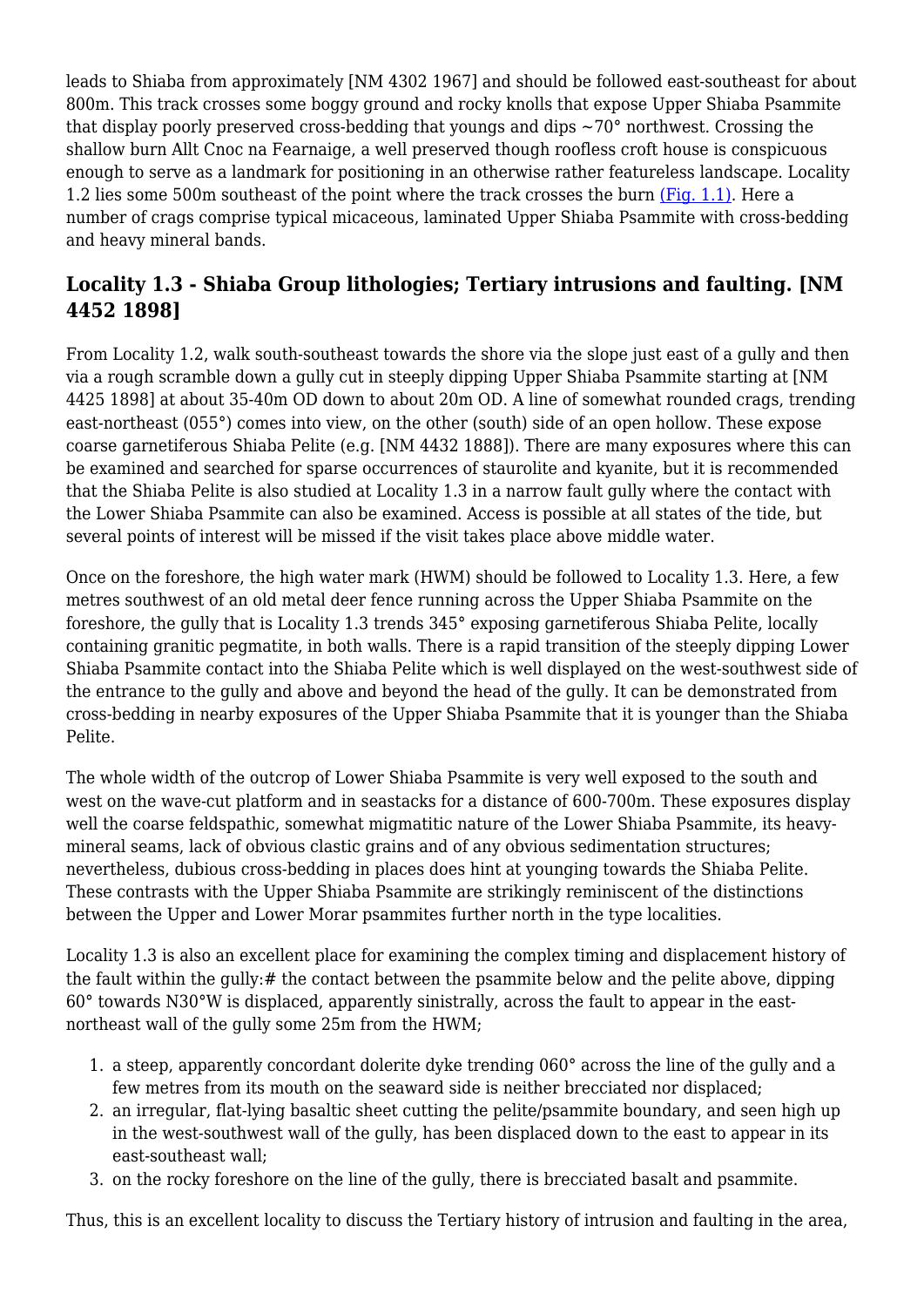and it may well have some regional significance because the fault in the gully is probably a splay off the Tertiary Assapol Fault. The psammite/pelite contact can be followed along near the HWM, eastnortheast from here for ~300m to the point where the Assapol Fault crosses the foreshore causing some brecciation of both pelite and basalt. From here and from the wave-cut platform at Locality 1.3, there are fine views of basaltic cliffs and spectacular waterfalls to the north-northeast.

#### **Locality 1.4 - Folds within the Lower Shiaba Psammite. [NM 442 185]**

En route southwestwards to Locality 1.4 along or near HWM, try to walk as close as possible to the Lower Shiaba Psammite/Shiaba Pelite boundary. Exposures frequently show elliptical doublyplunging outcrop patterns of the psammitic banding. This is taken to imply the presence of highly curvilinear folds reflecting unusually high tectonic strains in this contact zone. At the western end of the wave-cut platform at Locality 1.4, large raised slabs of Lower Shiaba Psammite near HWM display many steeply plunging small-to-intermediate scale folds of M- and W- geometry. These probably lie in the hinge zone of the open fold around which the Shiaba Pelite passes, changing its strike from northeast-southwest to approximately north-northwest-south-southeast [\(Fig. 1.1\)](http://earthwise.bgs.ac.uk/images/6/65/EGS_MOI_Fig_01_01.jpg).

#### **Locality 1.5 - F<sup>2</sup> sheath folds within the Lower Shiaba Psammite. [NM 4410 1841]**

Southwards from Locality 1.4, the coastline becomes more difficult and dangerous to access, but the nimble-footed and stout-hearted are rewarded by the sight of remarkable  $\boldsymbol{\mathrm{F}}_2$  sheath folds, suggestive of very high strains in the Lower Shiaba Psammite adjacent to the Shiaba Pelite. To reach the most spectacular of these, on a falling tide below mid-tide, follow the Lower Shiaba Psammite/Shiaba Pelite boundary, trending S10°E towards the headland. Proceed a few metres within the psammite (the pelite generally occurs in the adjacent cliffs). Having crossed a small bay filled with large boulders, largely of garnetiferous pelite, follow a concordant Tertiary dyke (0.3m wide) southwards for some 25-30m. Locality 1.5 exposes metre-scale oval-shaped patterns of bedding/banding as a result of F<sub>2</sub> sheath folding (see Holdsworth *et al*., 1987, figure 1.1). It is on a rock shelf sloping gently southwards above the narrow cleft, occupied by the dyke. Note that the psammite near the contact with the pelite has a generally flaggy habit, dipping at  $\sim 70^{\circ}$  towards  $\sim 250^{\circ}$ . The flags carry a down-dip lineation.

Return to Shiaba by walking from Locality 1.4 as far as the course of the Allt Cnoc na Fearnaige stream, and follow the general line of the stream uphill as far as the track leading back to Scoor House. The paths leading up to Shiaba from the sea can be very obscured by vegetation in the summer.

#### **Locality 1.6 - Sedimentary and tectonic structures within the Upper Shiaba Psammite. [NM 436 183]**

If time permits, instead of following the burn up the hill, it can be followed down to Traigh Bhan which is Locality 1.6 ( $Fig. 1.1$ ). On the south-east side of the bay, at mid-tide and below, there are good exposures of Upper Shiaba Psammite preserving northwest-younging cross-bedding and showing thin (~5mm) layers of dark semipelitic schist. These schists carry the regional  $\mathsf{S}_\mathsf{2}$  foliation and skeletal porphyroblasts of white mica. Restored to the horizontal,  $\mathsf{S}_2$  cleavage/bedding relationships imply originally west-facing, very tight  $\text{F}_\text{2}$  folds that pre-dated the regional-scale  $\text{F}_\text{3}$ synform. Westwards across the bay can be seen the crags forming the lowest parts of Torr na Stallachhdach [NM 4325 1827], where they have been rendered very unstable and dangerous by the presence of an easily eroded sheet of Tertiary basalt.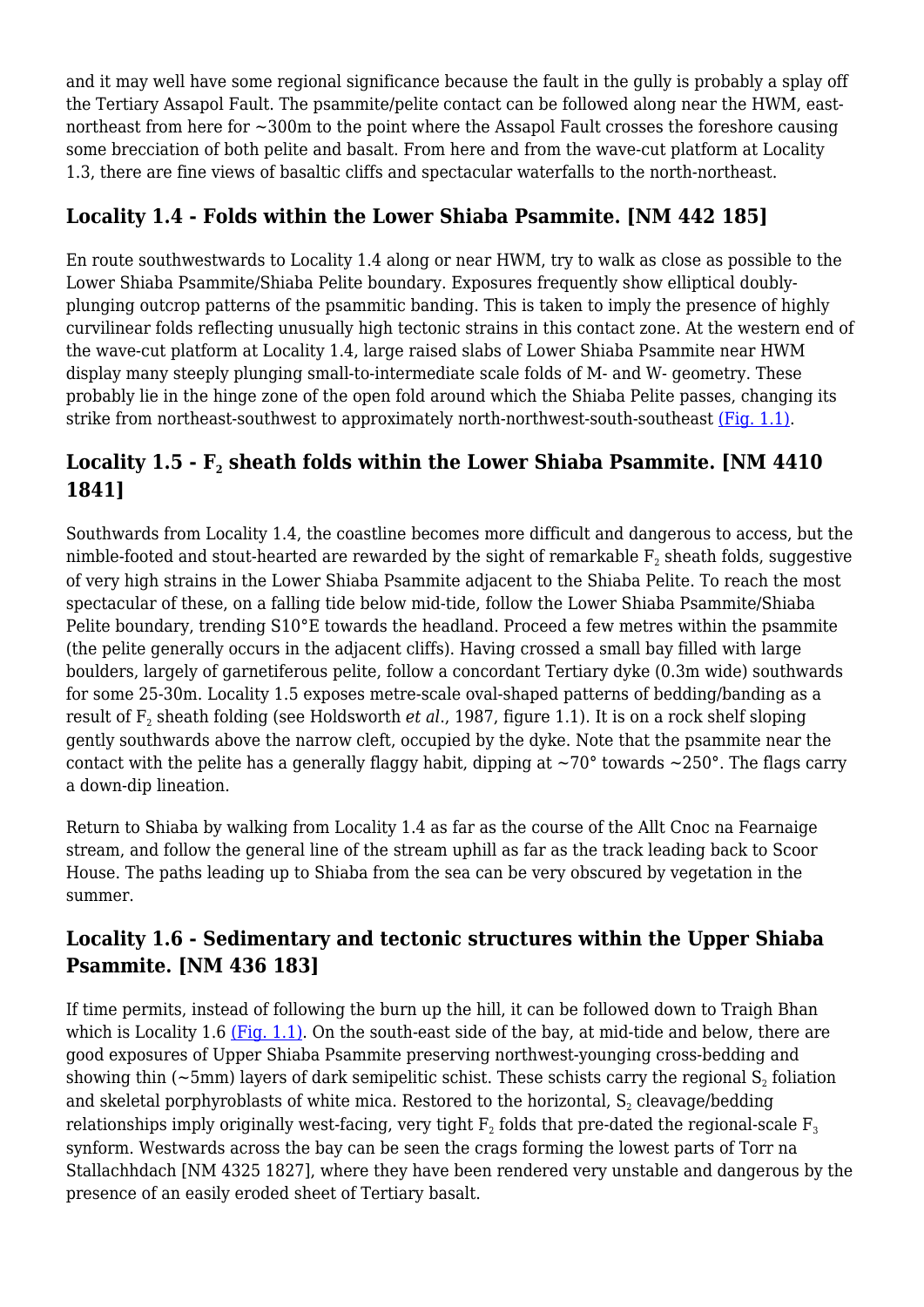### **Locality 1.7 - Upper Shiaba Psammite cut by Tertiary dolerite. [NM 4365 1805]**

A difficult scramble to the south-southeast through and across very wet gullies, leads to Port na Eglaise [NM 437 181] where there are ruins, possibly of a small church. A small rocky bay comprises the roof of the basaltic sheet seen in the unstable crags on the northwest side of Traigh Bhan. This locality is the frequent haunt of a herd of feral goats that graze this part of the coast. On the headland beyond and to the southwest, a stack that comprises Locality 1.7 [\(Fig. 1.1\)](http://earthwise.bgs.ac.uk/images/6/65/EGS_MOI_Fig_01_01.jpg) is formed of the dolerite sheet and from this vantage point can be seen that the same sheet on the opposite side of the bay [NM 4325 1827] cuts a camptonite dyke, probably of Permo-Carboniferous age. The country rocks all comprise Upper Shiaba Psammite.

## **[References](http://earthwise.bgs.ac.uk/index.php/Excursion_guide_to_the_Moine_geology_of_the_Northern_Highlands_of_Scotland#References)**

#### At all times follow: [The Scottish Access Codea](http://www.outdooraccess-scotland.com/the-act-and-the-code/introduction)nd [Code of conduct for](https://www.scottishgeology.com/where-to-go/geological-fieldwork-code/) [geological field work](https://www.scottishgeology.com/where-to-go/geological-fieldwork-code/)

Retrieved from

'[http://earthwise.bgs.ac.uk/index.php?title=Moine\\_geology\\_of\\_the\\_Ross\\_of\\_Mull.\\_Itinerary\\_A.\\_Easter](http://earthwise.bgs.ac.uk/index.php?title=Moine_geology_of_the_Ross_of_Mull._Itinerary_A._Eastern_limb_of_the_Assapol_Synform_(1)_-_an_excursion&oldid=33622) n\_limb\_of\_the\_Assapol\_Synform\_(1) - an\_excursion&oldid=33622' [Category](http://earthwise.bgs.ac.uk/index.php/Special:Categories):

[2. Northern Highlands](http://earthwise.bgs.ac.uk/index.php/Category:2._Northern_Highlands)

## **Navigation menu**

#### **Personal tools**

- Not logged in
- [Talk](http://earthwise.bgs.ac.uk/index.php/Special:MyTalk)
- [Contributions](http://earthwise.bgs.ac.uk/index.php/Special:MyContributions)
- [Log in](http://earthwise.bgs.ac.uk/index.php?title=Special:UserLogin&returnto=Moine+geology+of+the+Ross+of+Mull.+Itinerary+A.+Eastern+limb+of+the+Assapol+Synform+%281%29+-+an+excursion&returntoquery=action%3Dmpdf)
- [Request account](http://earthwise.bgs.ac.uk/index.php/Special:RequestAccount)

#### **Namespaces**

- [Page](http://earthwise.bgs.ac.uk/index.php/Moine_geology_of_the_Ross_of_Mull._Itinerary_A._Eastern_limb_of_the_Assapol_Synform_(1)_-_an_excursion)
- [Discussion](http://earthwise.bgs.ac.uk/index.php?title=Talk:Moine_geology_of_the_Ross_of_Mull._Itinerary_A._Eastern_limb_of_the_Assapol_Synform_(1)_-_an_excursion&action=edit&redlink=1)

 $\Box$ 

#### **Variants**

#### **Views**

- [Read](http://earthwise.bgs.ac.uk/index.php/Moine_geology_of_the_Ross_of_Mull._Itinerary_A._Eastern_limb_of_the_Assapol_Synform_(1)_-_an_excursion)
- [Edit](http://earthwise.bgs.ac.uk/index.php?title=Moine_geology_of_the_Ross_of_Mull._Itinerary_A._Eastern_limb_of_the_Assapol_Synform_(1)_-_an_excursion&action=edit)
- [View history](http://earthwise.bgs.ac.uk/index.php?title=Moine_geology_of_the_Ross_of_Mull._Itinerary_A._Eastern_limb_of_the_Assapol_Synform_(1)_-_an_excursion&action=history)
- [PDF Export](http://earthwise.bgs.ac.uk/index.php?title=Moine_geology_of_the_Ross_of_Mull._Itinerary_A._Eastern_limb_of_the_Assapol_Synform_(1)_-_an_excursion&action=mpdf)